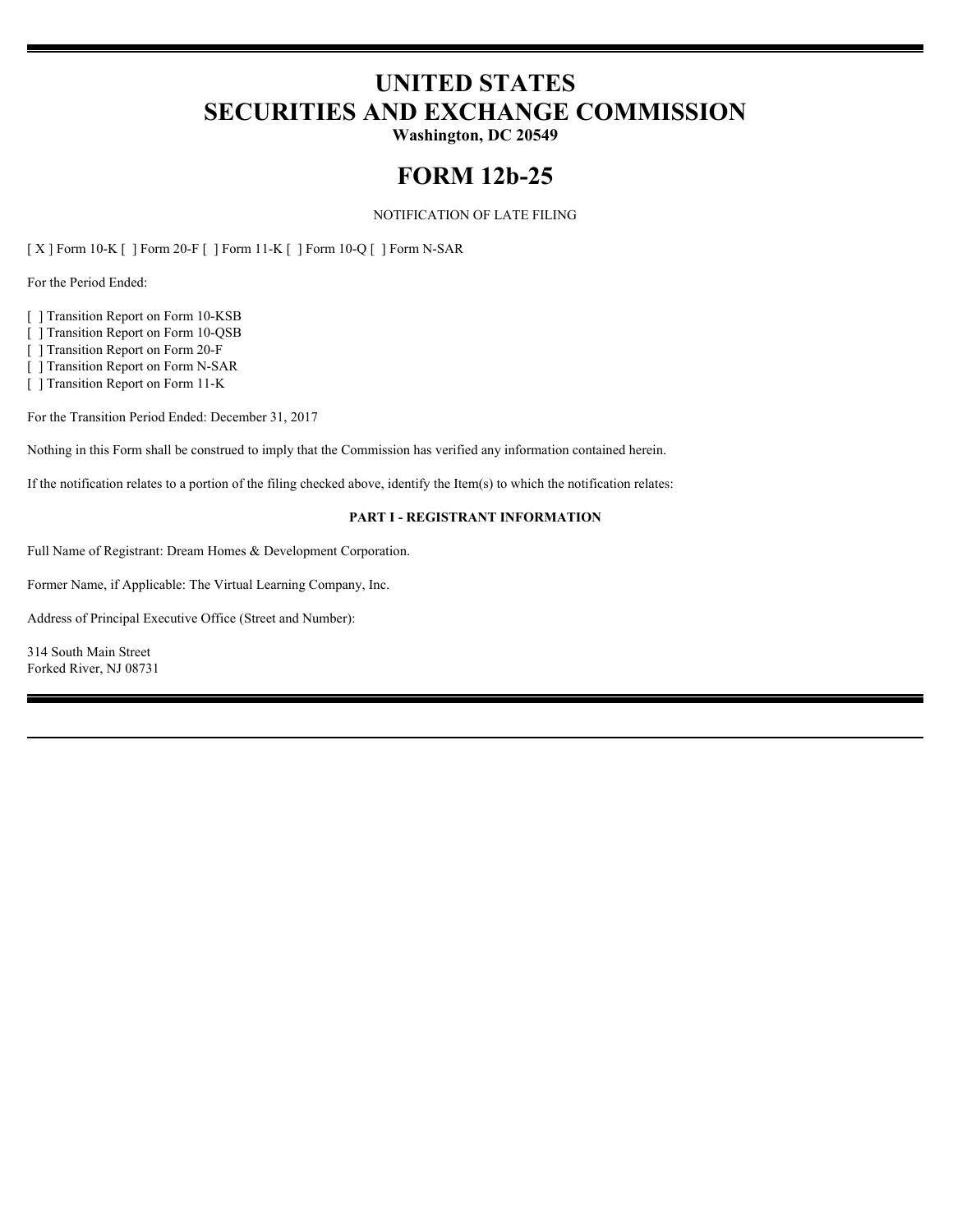#### **PART II - RULES 12b-25 (b) AND (c)**

If the subject report could not be filed without reasonable effort or expense and the registrant seeks relief pursuant to Rule 12b-25(b), the following should be completed. (Check box if appropriate)

[  $\alpha$ ] (a) The reasons described in reasonable detail in Part III of this form could not be eliminated without unreasonable effort or expense;

[X] (b) The subject annual report or semi-annual report, transition report on Form 10-K, Form 20-F, 11-K or Form N-SAR, or portion thereof will be filed on or before the fifteenth calendar day following the prescribed due date; or the subject Quarterly report or transition report on Form 10-QSB, or portion thereof, will be filed on or before the fifth calendar day following the prescribed due date; and **PART II - RULES 120-25 (b) AND (c)**<br>
If the subject report oned a the plate without reasonable effort or expense and the registrant seeks relief parsument to Rule 120-25(b), the following should be<br>
1) Icis ) The results

 $\lceil \cdot \rceil$  (c) The accountant's statement or other exhibit required by Rule 12b-25(c) has been attached if applicable)

#### **PART III - NARRATIVE**

The Registrant is in the process of compiling information for the year ending December 31, 2017 for the Form 10-K, all of which information has not yet been received.

#### **PART IV - OTHER INFORMATION**

(1) Name and telephone number of person to contact in regard to this notification:

Chris Dieterich, Esq.: (310) 312-6888.

(2) Have all or other periodic report required under section 13 or 15(d) of the Securities Exchange Act of 1934 or section 30 of the Investment Company act of 1940 during the preceding 12 months or for such shorter period that the registrant was required to file such report(s) been filed? If the answer is no, identify report(s).

 $[X]$  Yes  $[ ]$  No

statements to be included in the subject report or portion thereof?

[ ] Yes [X] No

The Registrant has caused this notification to be signed on its behalf by the undersigned, thereunto duly authorized.